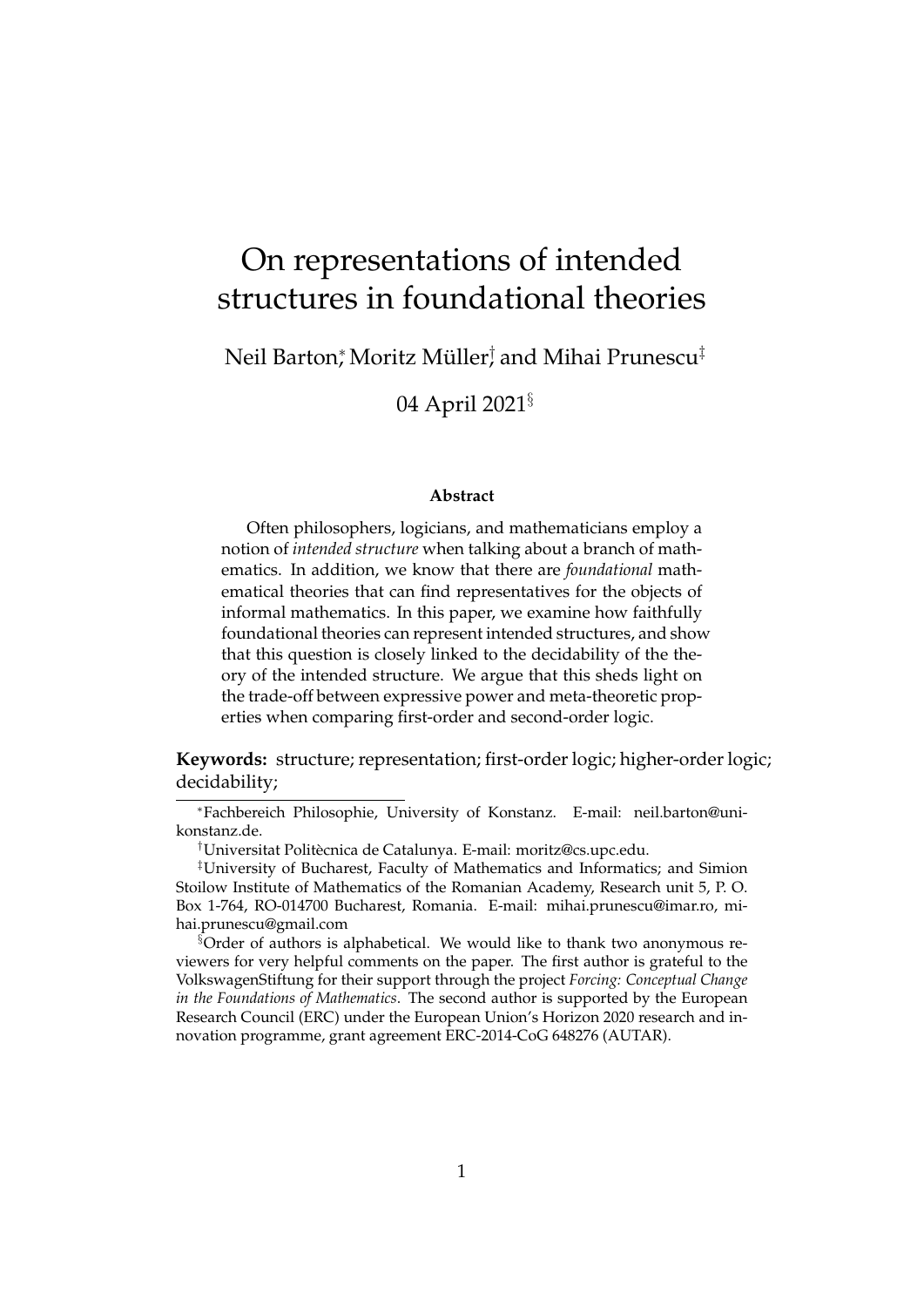# **Introduction**

This paper addresses the philosophical question of how well foundational mathematical theories are able to represent mathematical structures. Much of mathematical practice concerns the study of particular structures. Famous examples are the arithmetical structure of the natural numbers  $(N, +, \times, 0, 1, <)$ , the ordered field of the reals  $(\mathbb{R}, +, \times, 0, 1, <)$ , or the field of complex numbers  $(\mathbb{C}, +, \times, 0, 1)$ . The study of these structures is conducted mainly informally, such as the manner of reasoning we see in mathematical journals.

This fact concerning mathematical practice is coupled with the existence of *foundational* theories. There are various such theories, first and foremost set theory ZFC, but also category theory, and more recently homotopy type theory. There are many features we might want a foundational theory to have, but two (interlinked) desiderata that have emerged are: (1.) to provide a *generous arena* for mathematical discourse—we want to provide proxies for all the objects of informal mathematics, and (2.) to yield a *shared standard*—we want to be able to codify informal proofs in the theory in order to compare them and say when a construction or proof counts as legitimate.<sup>[1](#page-1-0)</sup> Roughly, this means that the foundational theory can encode or formalise all our informal mathematical discourse about the 'usual' objects of mathematics. In this way, if one had sufficient patience and time, once could formalise all theorems of informal mathematics as theorems within one's favourite foundational theory. The starting question of this short paper is: What is the desired relationship between informal and formalised mathematics?

Being a very general question we restrict attention to the informal study of concrete structures, like the natural, real or complex numbers mentioned above; in a philosophical context these are often referred to as *intended* structures. Now, it is one thing to be able to formalise some piece of informal mathematics any-old-how, and quite another to do so faithfully. We would like the intuitive meaning of the formal statements to be similar to the intuitive meaning of the informal statements.

For motivational purposes let us roughly distinguish two approaches to the foundations of mathematics: the *axiomatic* and the *genetic* method (see [\[Rav, 2008\]](#page-16-0)).<sup>[2](#page-1-1)</sup> The first, chiefly embodied by Hilbert, replaces the intended structure by a set of axioms we argue are (or take

<span id="page-1-0"></span><sup>&</sup>lt;sup>1</sup>We refer to Maddy [\[Maddy, 2019\]](#page-15-0) for an assessment of what we want a foundational theory to do for us. The terms 'generous arena' and 'shared standard' are her terms.

<span id="page-1-1"></span> $2A$  similar distinction is often referred to in mathematics texts as the difference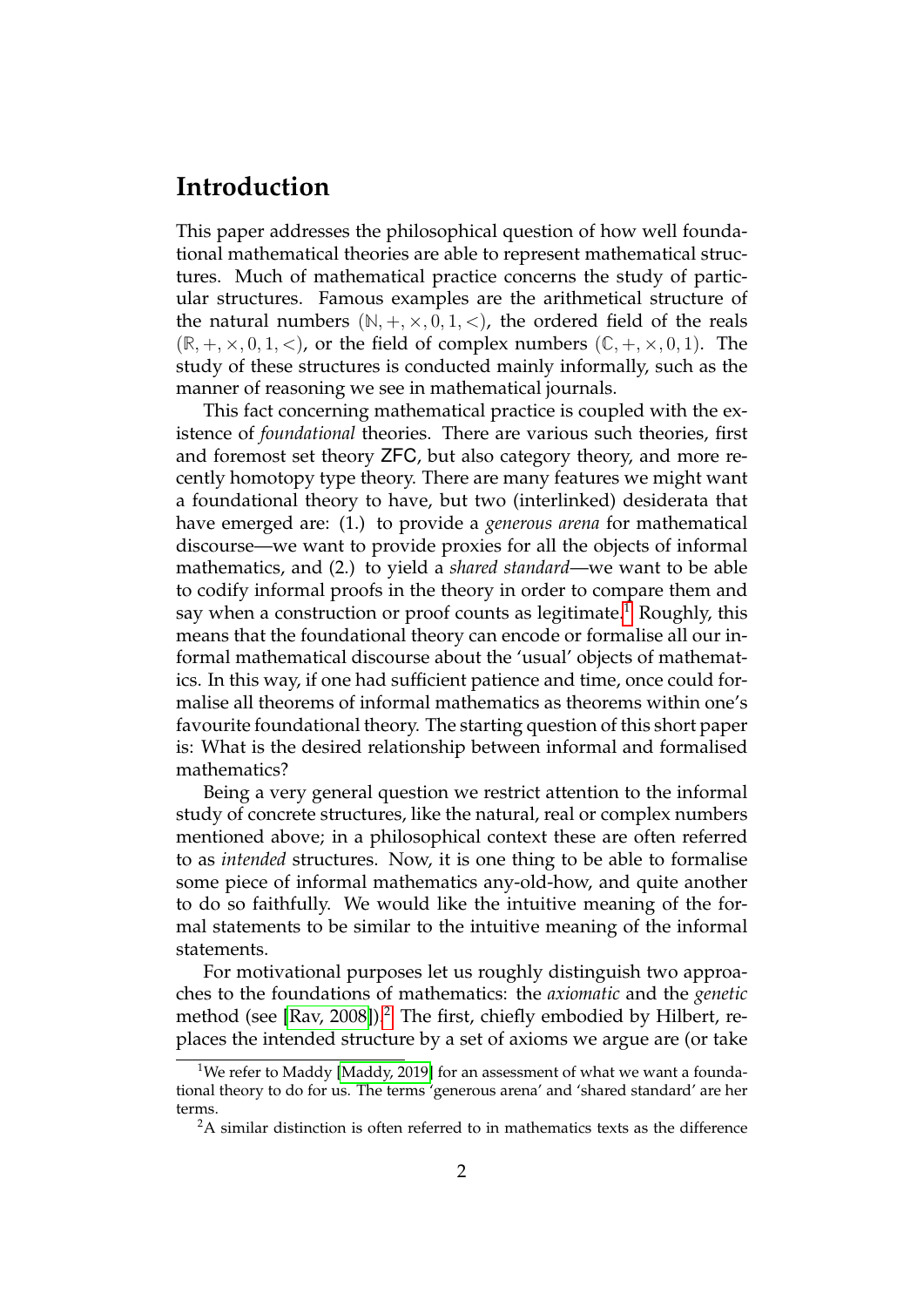to be) true. When done in first-order logic this approach is often incomplete (by Gödel's results). When done in higher-order logics, we lose various pleasant meta-theoretic properties, and so whilst of philosophical interest it has less practical value.

The genetic approach is via construction. Instead of asserting axioms for the intended structure, one first constructs the structure in question by finding an object coding it in one's foundational theory, and then one asks about its properties. Theories with a high degree of interpretive power are able to translate some mathematical constructions into first-order definitions inside the theory. For example, ZFC can mimic the classical constructions of the natural, real or complex numbers by defining formulas. In a little more detail (we provide a full outline in §2) formalisation of the mathematical study of an intended structure S typically proceeds in two steps. First, S is represented by a sequence of formulas  $R$  that identifies an object within the foundational theory (in the case of ZFC, a set or a class). Second, the informal talk about  $S$  is translated to formal talk about  $R$ . Thus, in every model of ZFC we will find an avatar of the natural, real or complex numbers.

Here, we are concerned with the first step; the choice of  $R<sup>3</sup>$  $R<sup>3</sup>$  $R<sup>3</sup>$  We will focus mainly on this style of doing mathematics: by first constructing the structures and then examining their properties, and especially their first-order theory. We also restrict attention to first-order theories F to be our foundational theories (such as ZFC). Our proposal is to analyse one dimension of the *faithfulness* or *similarity of meaning* of a formalisation as dependent upon the similarity of S and what we define by R. We thus arrive at a more specific formulation of our question: what kind of similarity of S and R should we aim for, or at least hope for? A notion of similarity of obvious interest in this context is elementary equivalence. Our main claim then reads as follows (see Theorem [14](#page-10-0) for a precise statement):

**Main Claim.** Let F be suitable first-order foundational theory. Given a particular analysis of faithfulness in terms of elementary equivalence, an intended structure can be faithfully represented in F if and only if its (first-order) theory is decidable and F knows some decision procedure for it.

For our example structures, this implies that  $(\mathbb{R}, +, \times, 0, 1, <)$  and  $(\mathbb{C}, +, \times, 0, 1)$  are faithfully representable, but  $(\mathbb{N}, +, \times, 0, 1, <)$  is not.

between *analytic* versus *synthetic* approaches (see, for example, [\[The Univalent Foun](#page-16-1)[dations Program, 2013\]](#page-16-1), pp. 56–57, 245–246).

<span id="page-2-0"></span> $3$ In particular, we are not concerned with the relationship between informal proofs and formal derivations.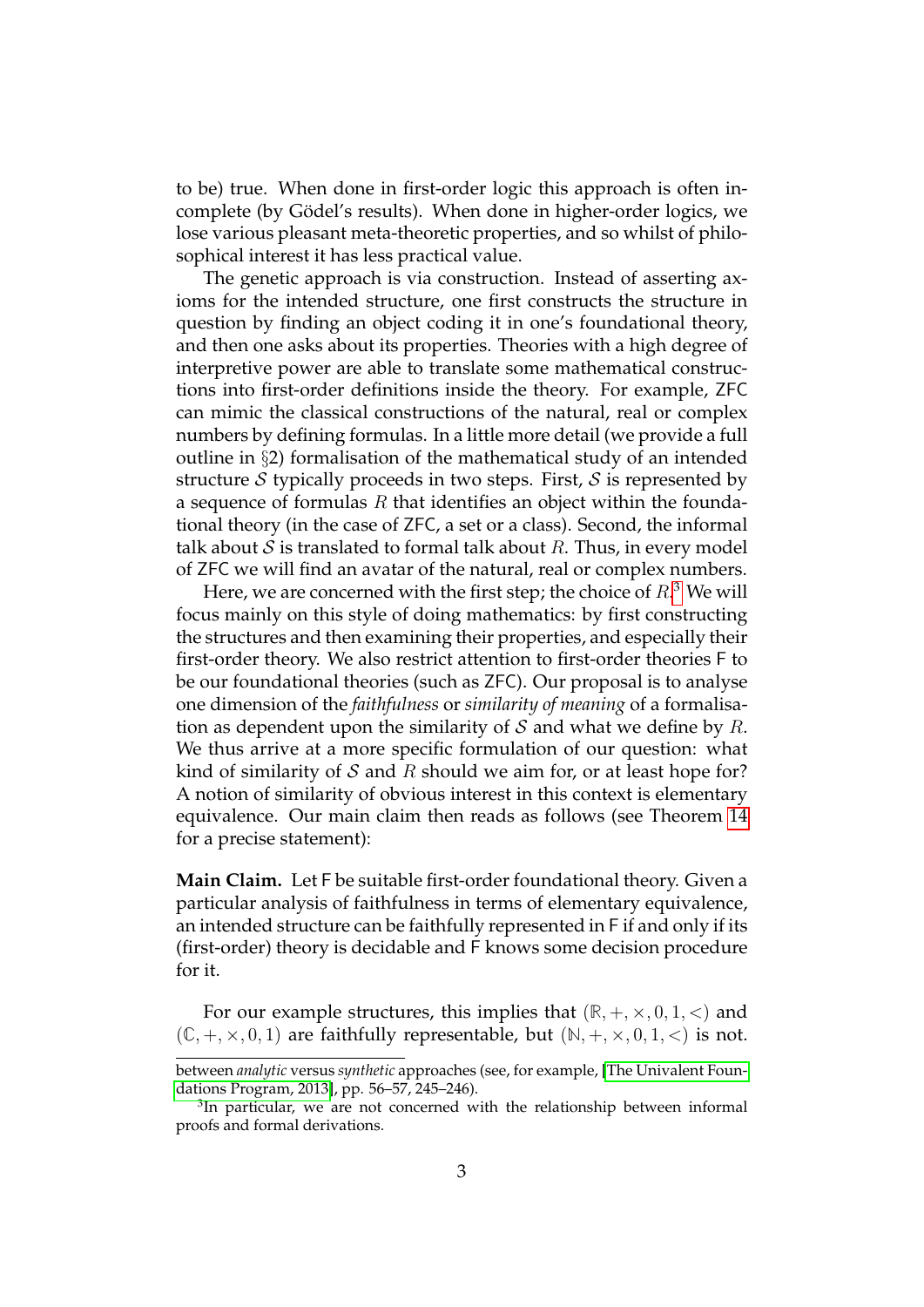On the positive side this shows that foundational theories have an especially good grip on decidable parts of informal mathematics. Our main interest in the claim is, however, on the negative side. Many intended structures have undecidable theories, and so their study cannot be faithfully formalised in our sense. Moreover, the underlying assessment of faithfulness via elementary equivalence seems to be a fairly modest requirement on the representation of a structure, philosophically speaking.

Outline: In (§1) we recall some basics about translations between first-order theories; in particular formalising the study of some intended structure in a foundational theory. We then motivate one way of understanding the idea of a faithful such formalisation that we shall call *absolute representability*; an intended structure is absolutely representable when its representatives in models of F are elementarily equivalent to it. In (§2) we establish our main claim by proving Theorem [14.](#page-10-0) We then (§3) outline applications of our results to debates concerning first-order and higher-order resources. Finally (§4) we conclude and present some open questions.

### **1 Absolute representability**

In this section we set up some key notions and motivate the formal definition we shall use, namely *absolute representability*.

Recall, a first-order language consists of a set of relation symbols and function symbols, each having an associated natural number called its arity; we view constant symbols as nullary function symbols. First, we fix a finite language  $\mathscr L$  and a first-order  $\mathscr L$ -structure  $\mathcal{S}_{\mathscr{L}}$ : this is our informal intended structure.<sup>[4](#page-3-0)</sup> We also fix a consistent computably enumerable first-order theory F: this is our foundational theory. We shall add another assumption on F later when needed. Examples for  $\mathcal{S}_{\mathscr{L}}$  to keep in mind are  $(\mathbb{N}, +, \times, 0, 1, <)$ ,  $(\mathbb{R}, +, \times, 0, 1, <)$  or  $(\mathbb{C}, +, \times, 0, 1)$ , *the* example to keep in mind for F is ZFC; we assume ZFC is consistent.

We employ a standard definition (see e.g. [\[Ebbinghaus et al., 1996,](#page-15-1) Chapter VIII]) of how our intended structure  $\mathcal{S}_{\mathscr{L}}$  is represented in F:<sup>[5](#page-3-1)</sup>

<span id="page-3-0"></span><sup>4</sup>Here, we sidestep the discussion as to whether informal mathematics is firstorder or higher-order and content ourselves with the claim that its first-order part is a substantial one. Note any restriction of attention can only strengthen the negative interpretation of our main claim.

<span id="page-3-1"></span><sup>&</sup>lt;sup>5</sup>There are more general versions that allow  $\psi_U(\bar{x})$  to have a tuple of free variables and/or add a formula  $\psi$  = interpreting the equality relation; the choice is a matter of no consequence for us, our choice is for the sake of simplicity and because in many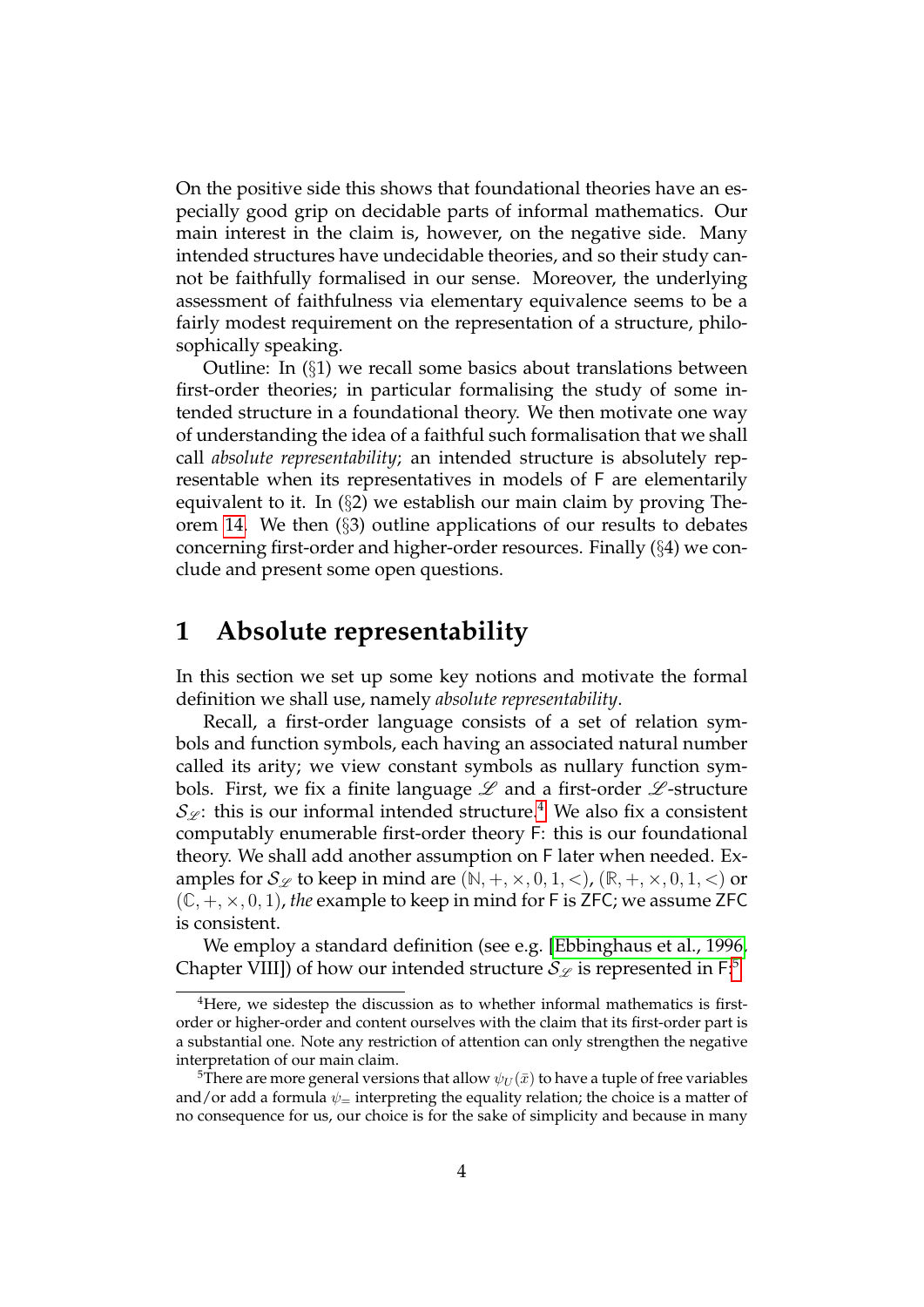<span id="page-4-0"></span>**Definition 1.** A *representation* R of an  $\mathscr L$ -structure in F is a finite sequence of formulas in the language of F, namely a formula  $\psi_U(x)$  such that F proves  $\exists x \psi_U(x)$ , and for every r-ary relation symbol  $S \in \mathscr{L}$  a formula  $\psi_S(x_1, \ldots, x_r)$  and for every r-ary function symbol  $f \in \mathscr{L}$  a formula  $\psi_f(x_1, \ldots, x_r, y)$  such that F proves:

$$
\forall x_1 \cdots \forall x_r \forall y \forall y' (\psi_f(x_1, \ldots, x_r, y) \land \psi_f(x_1, \ldots, x_r, y') \rightarrow y = y') \land \forall x_1 \cdots \forall x_r (\psi_U(x_1) \land \ldots \land \psi_U(x_r) \rightarrow \exists y (\psi_U(y) \land \psi_f(x_1, \ldots, x_r, y)))
$$

Such a representation definably singles out an  $\mathscr L$ -structure in every model of the foundational theory F as follows.

**Definition 2.** Let  $M$  be a model of  $F$  (with universe denoted  $M$ ). The  $L$ -structure  $R(M)$  has universe

$$
U := \{ a \in M \mid \mathcal{M} \models \psi_U(a) \}
$$

and interprets an *r*-ary relation symbol  $S \in \mathcal{L}$  by

$$
\{(a_1,\ldots,a_r)\in U^r\mid \mathcal{M}\models \psi_S(a_1,\ldots,a_r)\},\
$$

and an r-ary function symbol  $f \in \mathcal{L}$  by the function with the graph

$$
\{((a_1,\ldots,a_r),b)\in U^r\times U\mid \mathcal{M}\models \psi_f(a_1,\ldots,a_r,b)\}.
$$

That  $R(\mathcal{M})$  is a well-defined  $\mathcal{L}$ -structure follows from the assumptions on what F proves about  $R$  in Definition [1,](#page-4-0) namely, the universe  $U$ is non-empty and  $\psi_f$  really defines the graph of some function on U.

<span id="page-4-1"></span>**Example 3.** The usual representation  $R_N^{\text{ZFC}}$  of  $(\mathbb{N}, +, \times, 0, 1, <)$  in ZFC is given taking for  $\psi_U(x)$  the formula  $x \in \omega$  (understood as a formula in the language  $\{\in\}$  of ZFC) that defines the finite von Neumann ordinals; the formula  $\psi_<(x_1, x_2)$  is  $x_1 \in x_2$ , the formulas  $\psi_+(x_1, x_2, y), \psi_*(x_1, x_2, y)$ state the recursive definitions of addition and multiplication, and the formulas  $\psi_0(y)$  and  $\psi_1(y)$  are  $y=\emptyset$  and  $y=\{\emptyset\}$ , respectively. The models  $R_{\mathbb{N}}^{\mathsf{ZFC}}(\mathcal{M})$ , for  $\mathcal{M} \models$  ZFC, are called ZFC-standard models of arithmetic in [\[Hamkins and Yang, 2013\]](#page-15-2). We refer to this paper and the references therein for some information about these structures.

Given a representation R of our intended structure  $\mathcal{S}_{\mathscr{L}}$  in our foundational theory F, it is straightforward to translate first-order talk about  $\mathcal{S}_{\mathscr{L}}$  into F. The following is folklore (see e.g. [\[Ebbinghaus et al.,](#page-15-1) [1996,](#page-15-1) Section VIII.2.E, Satz 2.2]):

foundational theories it does not matter. For example ZFC can represent all tuples by sets and quotients can be represented by sets using equivalence classes and Scott's trick.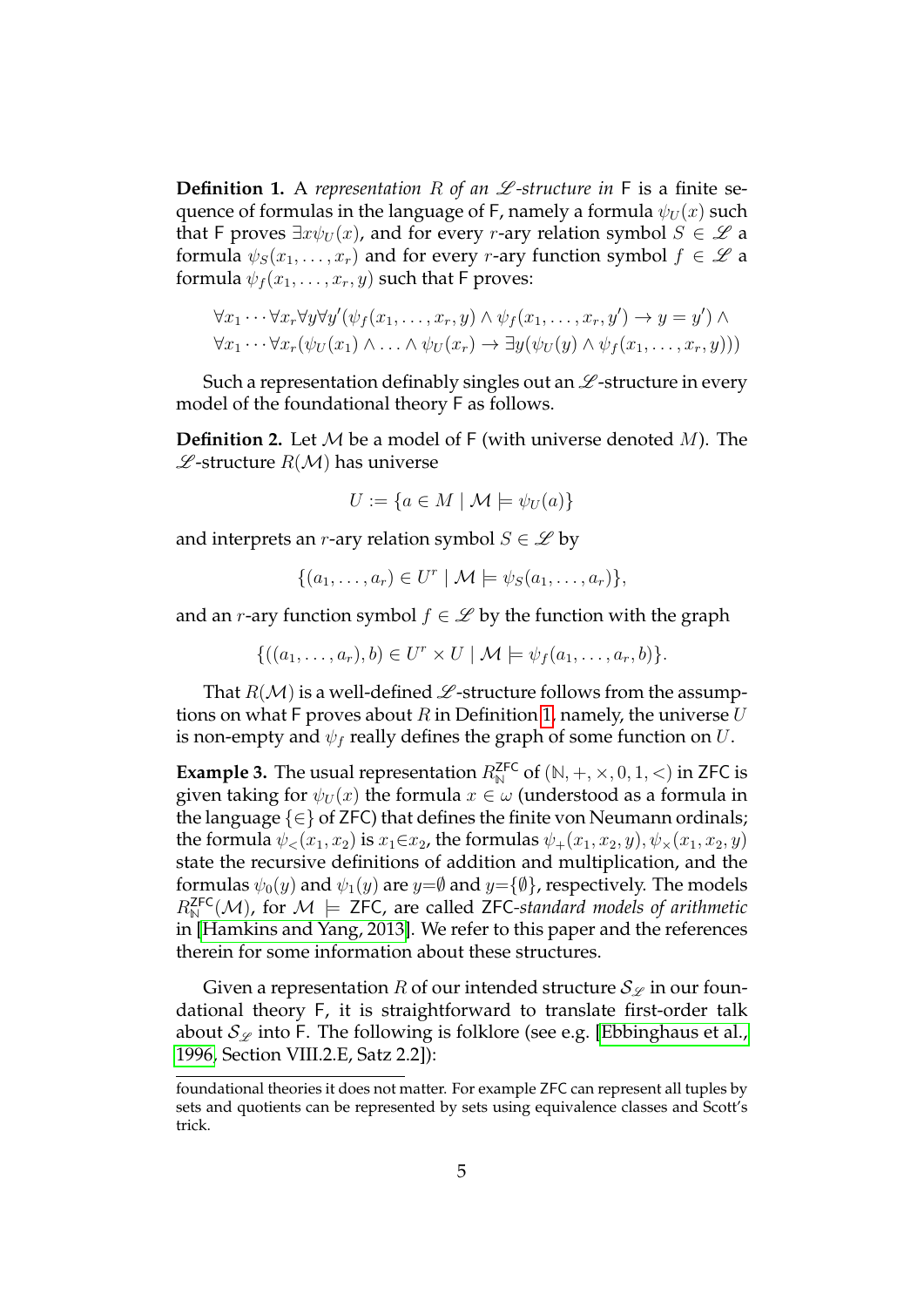<span id="page-5-1"></span>**Lemma 4.** Let R be a representation of an  $\mathscr L$ -structure in F. For every  $\mathscr L$ *sentence*  $\varphi$  *there is a sentence*  $R(\varphi)$  *in the language of* **F** *such that for all models* M *of* F*:*

<span id="page-5-0"></span>
$$
R(\mathcal{M}) \models \varphi \Longleftrightarrow \mathcal{M} \models R(\varphi). \tag{1}
$$

*Moreover, the map*  $\varphi \mapsto R(\varphi)$  *is computable.* 

*Proof.* (Sketch) It is straightforward to compute, given a formula  $\varphi$ , a logically equivalent *term-reduced* formula, i.e., a formula whose atomic subformulas are of the form  $x=y$ ,  $S(\bar{x})$  or  $f(\bar{x})=y$  for variables  $x, y, \bar{x}$ , relation symbols  $S \in \mathcal{L}$ , and function symbols  $f \in \mathcal{L}$ . It thus suffices to define  $R$  for term-reduced formulas. For atoms define:  $R(x=y) := x=y$  and  $R(S(\bar{x})) := \psi_S(\bar{x})$  and  $R(f(\bar{x})=y) := \psi_f(\bar{x}, y)$ . Then proceed recursively,  $R(\neg \varphi) := \neg R(\varphi)$ ,  $R(\varphi \land \psi) := R(\varphi) \land R(\psi)$ and  $R(\forall x \varphi) := \forall x(\psi_U(x) \to R(\varphi)).$  $\Box$ 

<span id="page-5-2"></span>**Remark 5.** The proof sketch defines  $R(\neg \varphi) = \neg R(\varphi)$ , a property of the map  $\varphi \mapsto R(\varphi)$  that we are going to use. Slightly more generally we could use only that F proves  $(R(\neg \varphi) \leftrightarrow \neg R(\varphi))$  for every  $\varphi$ . This follows from [\(1\)](#page-5-0) alone: let M be a model of F; then  $M \models R(\neg \varphi)$  if and only if  $R(\mathcal{M}) \not\models \varphi$  by [\(1\)](#page-5-0), if and only if  $\mathcal{M} \models \neg R(\varphi)$  by (1) again. Similarly, we have the equality  $R(\varphi \wedge \psi) = R(\varphi) \wedge R(\psi)$  by the proof sketch and F-provable equivalence by [\(1\)](#page-5-0) alone.

The properties of the structure  $R(\mathcal{M})$  can vary significantly according to the model  $M$  of F. This provides a situation in which  $R$  identifies very different structures according to the first-order model we live in. For example, what is identified by  $R_{\mathbb{N}}^{\mathsf{ZFC}}(\mathcal{M})$  can differ substantially depending on whether or not  $M$  is transitive. In a transitive model  $\mathcal{M} \models$  ZFC,  $R^{\textsf{ZFC}}_{\mathbb{N}}$  identifies our usual  $\omega$  with the attendant operations, but if  $\mathcal M$  is not transitive  $R_\mathbb N^\mathsf{ZFC}$  may identify a structure whose domain contains non-standard natural numbers. The following question is then salient:

**Question.** How similar can we make our foundational representative to the intended structure? More precisely, for a given notion of similarity  $\sim$ , does there exist a representation R of  $\mathscr L$ -structures in F such that  $\mathcal{S}_{\mathscr{L}} \sim R(\mathcal{M})$  for all models M of F?

Here, by a *notion of similarity* we mean an equivalence relation on  $L$ -structures. The finer this equivalence relation, the stronger the corresponding notion of representability. Obviously, taking the identity for ∼ results in an empty concept: no structure is identically representable in F. Taking isomorphism for ∼ means asking whether our intended structure  $\mathcal{S}_{\mathscr{L}}$  is *isomorphically representable in* F, i.e., whether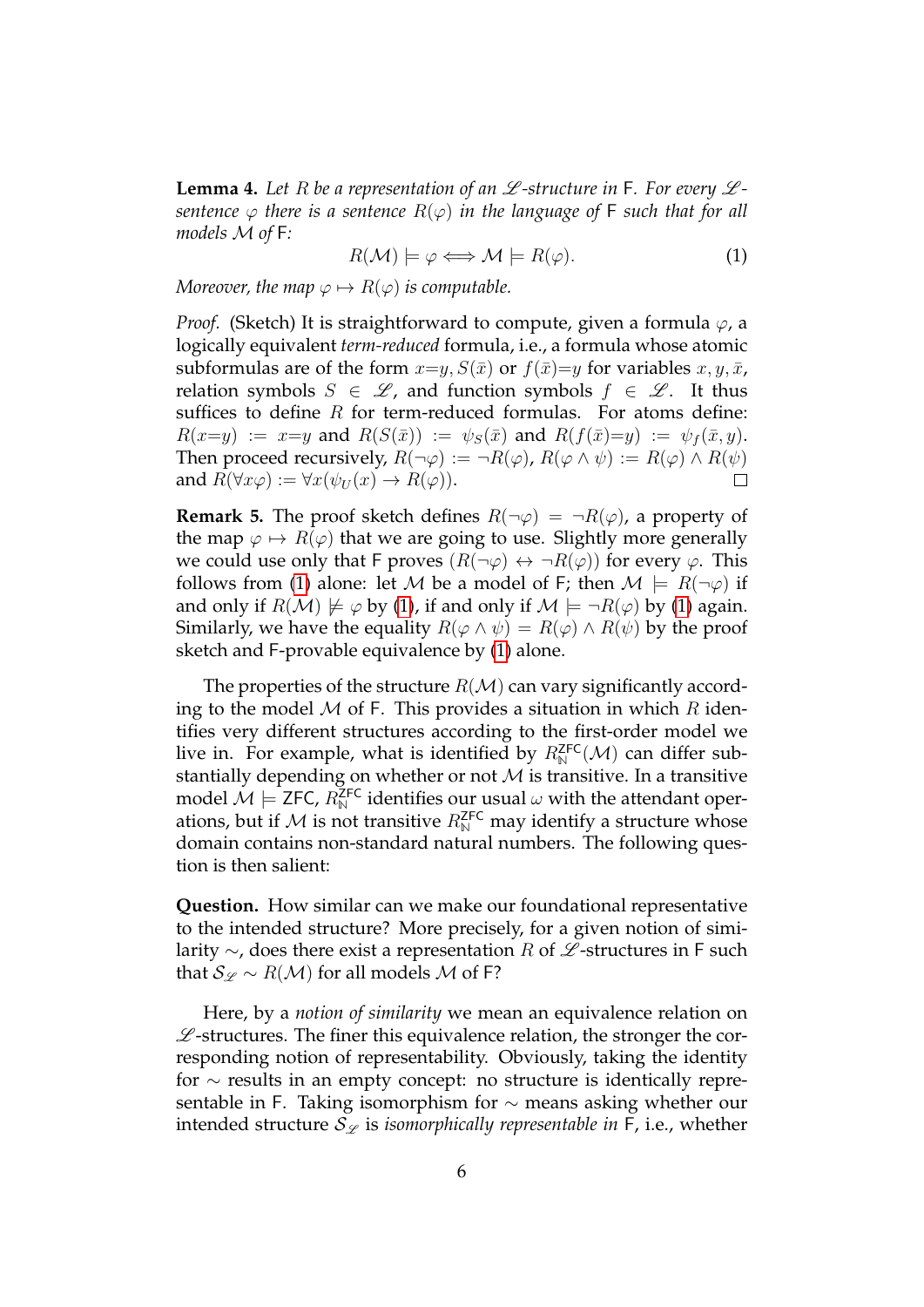there exists a representation R such that  $R(\mathcal{M}) \cong S_{\mathcal{L}}$  for all  $\mathcal{M} \models F$ . This suggestion for  $\sim$  is naive because it is a quick consequence of the Compactness Theorem that:[6](#page-6-0)

**Proposition 6.** Only finite  $L$ -structures are isomorphically representable *in* F*.*

Hence isomorphic representability is a far too strong notion (at least as far as first-order logic is concerned). Philosophers and logicians often analyse a spectrum of similarity notions far coarser than isomorphism.<sup>[7](#page-6-1)</sup> We examine the prospects of choosing elementary equivalence: recall, two  $\mathcal{L}$ -structures  $\mathcal{A}, \mathcal{B}$  are *elementarily equivalent* if they satisfy the same first-order  $\mathscr L$ -sentences, i.e.,  $\text{Th}(\mathcal A) = \text{Th}(\mathcal B)$ , or equivalently,  $\text{Th}(\mathcal{A}) \subseteq \text{Th}(\mathcal{B})$ . Here,  $\text{Th}(\mathcal{A})$  denotes the first-order theory of  $A$ , i.e., the set of first-order sentences true in  $A$ .

The corresponding notion of representability reads as follows:

**Definition 7.**  $S_{\mathscr{L}}$  is absolutely representable in F if there exists a representation R of an  $\mathscr L$ -structure in F such that  $\text{Th}(\mathcal S_{\mathscr L}) = \text{Th}(R(\mathcal M))$  for all models M of F; in this case, we say R *absolutely represents*  $S_{\varphi}$  *in* F.

<span id="page-6-2"></span>**Example 8.**  $R_N^{\text{ZFC}}$  from Example [3](#page-4-1) does not absolutely represent  $(N, +, \times, 0, 1, <)$  in ZFC. Indeed, let *Con*(ZFC) be an arithmetical sentence expressing the consistency of ZFC. Then *Con*(ZFC) is true in  $(N, +, \times, 0, 1, <)$  but fails in some ZFC-standard models of arithmetic by Gödel's Second Incompleteness Theorem.

Given the naturality of elementary equivalence, the question which structures are absolutely representable in F deserves our mathematical curiosity. The above example hints at serious limitations, and we shall exactly delineate them in the next section where we establish our main claim from the Introduction. For now, we mention some reasons to find the notion philosophically interesting.

First: Clearly one goal of the informal mathematical investigation of the intended structure  $\mathcal{S}_{\mathscr{L}}$  is to find out what is true in  $\mathcal{S}_{\mathscr{L}}$ , and firstorder truth is undoubtedly an important part of it. It thus seems that an absolute representation is a clear desideratum for the foundational theory. It states that first-order truth in the intended structure does

<span id="page-6-0"></span><sup>6</sup>This has been noted across the structuralist literature, but is pressed particularly strongly throughout Stewart Shapiro's seminal defence of second-order logic in [\[Shapiro, 1991\]](#page-16-2).

<span id="page-6-1"></span> $7$ For example, partial isomorphisms, partial isomorphism calibrated by ordinals, elementary equivalence for various logics and fragments thereof, bisimilarity, homomorphic equivalence. . . the list is long. What is the right similarity notion depends on the topic under consideration.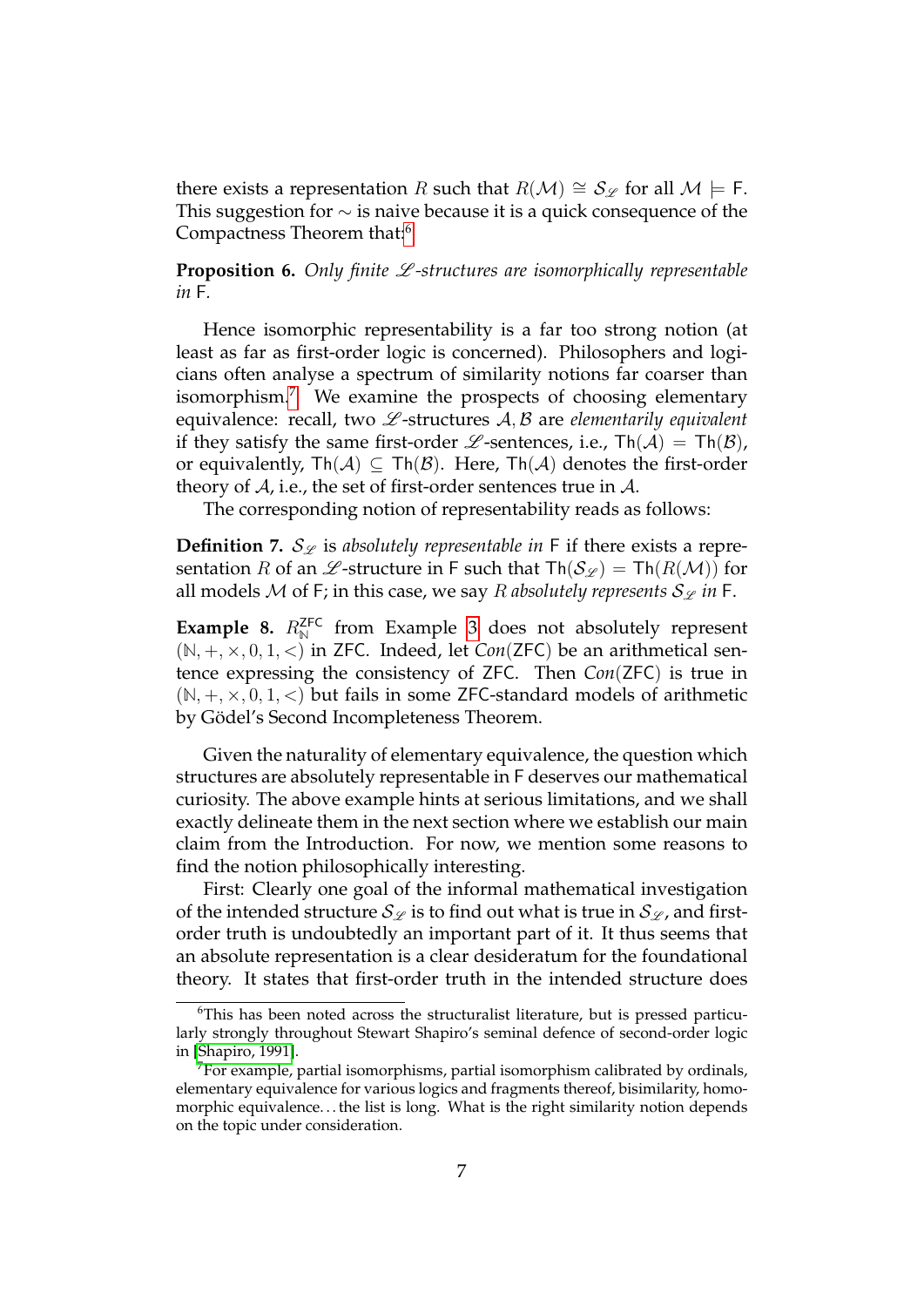not vary with different assumptions on the model of the foundational theory we are living in.

Second: Absolute representation ensures a certain level of stability in the informal mathematical investigation of  $\mathcal{S}_{\mathscr{C}}$  with respect to changes in the foundational theory. Thereby it provides comfort to the working mathematician who is not willing to restrict their investigations to F alone. For example, if we (consistently) expand F by adding more axioms, absolute representability of a structure in  $\mathcal{S}_{\mathscr{L}}$  ensures that we do not change F's beliefs about what holds in  $\mathcal{S}_{\mathcal{C}}$  by doing so.<sup>[8](#page-7-0)</sup>

Third: Absolute representability provides a reasonable way of balancing two applications of logic—what has been called the *descriptive* and *deductive* role of logic in the foundations of mathematics (see [\[Hin](#page-15-3)[tikka, 1989\]](#page-15-3)). In the descriptive mode, we try to describe structures up to some level of equivalence (often isomorphism) using a logical theory. In the deductive mode, we use logic to analyse the particular kinds of *inference patterns* that appear in the relevant part of mathematics. Often these two applications of logic are argued to be in tension since there is a trade off between descriptive power and and deductive completeness. Specifically, all of finiteness, natural number, real number, and various infinite well-orderings evade characterisation in first-order logic. On the other hand, logics with greater than firstorder resources at their disposal are able to characterise some of these notions at the expense of pleasing meta-theoretic properties, namely compactness and Löwenheim-Skolem by Lindström's theorem [\[Lind](#page-15-4) ström, 1969] and specifically completeness with respect to a finitary proof system. There is thus a trade-off between descriptive power and the smoothness of transition between validity and proof (we will discuss this further in §[3\)](#page-11-0). This tension has been formulated, for example, in [\[Tennant, 2000\]](#page-16-3) who shows that the ability to determine models cat-egorically is incompatible with a weak completeness requirement.<sup>[9](#page-7-1)</sup>

One response to this predicament has been the pursuit of 'optimization projects' (cf. [\[Hintikka, 1989\]](#page-15-3), [\[Read, 1997\]](#page-16-4), [\[Dutilh Novaes,](#page-15-5) [2019\]](#page-15-5))—programmes that seek to include the least amount of higherorder vocabulary in a theory necessary to ensure categoricity whilst keeping things relatively deductively well-behaved. The study of ab-

<span id="page-7-0"></span> ${}^8\textrm{It}$  is important that we compare first-order truth of the intended structure  ${\cal S}_{\mathscr{L}}$ and its formal counterparts  $R(\mathcal{M})$  in the informal meta-language. An analogous notion *inside*  $F = ZFC$  would state that  $Th(R(M))$  as defined in M (which, assuming the universe of  $R(\mathcal{M})$  is a set, can be done) does not vary with  $\mathcal{M}$ . This now includes non-standard sentences and ceases to be a property of  $R$ : this theory can vary with M even when keeping  $R(\mathcal{M})$  fixed; we refer to [\[Hamkins and Yang, 2013\]](#page-15-2) for precise statements.

<span id="page-7-1"></span><sup>9</sup>See [\[Tennant, 2000\]](#page-16-3), p. 267.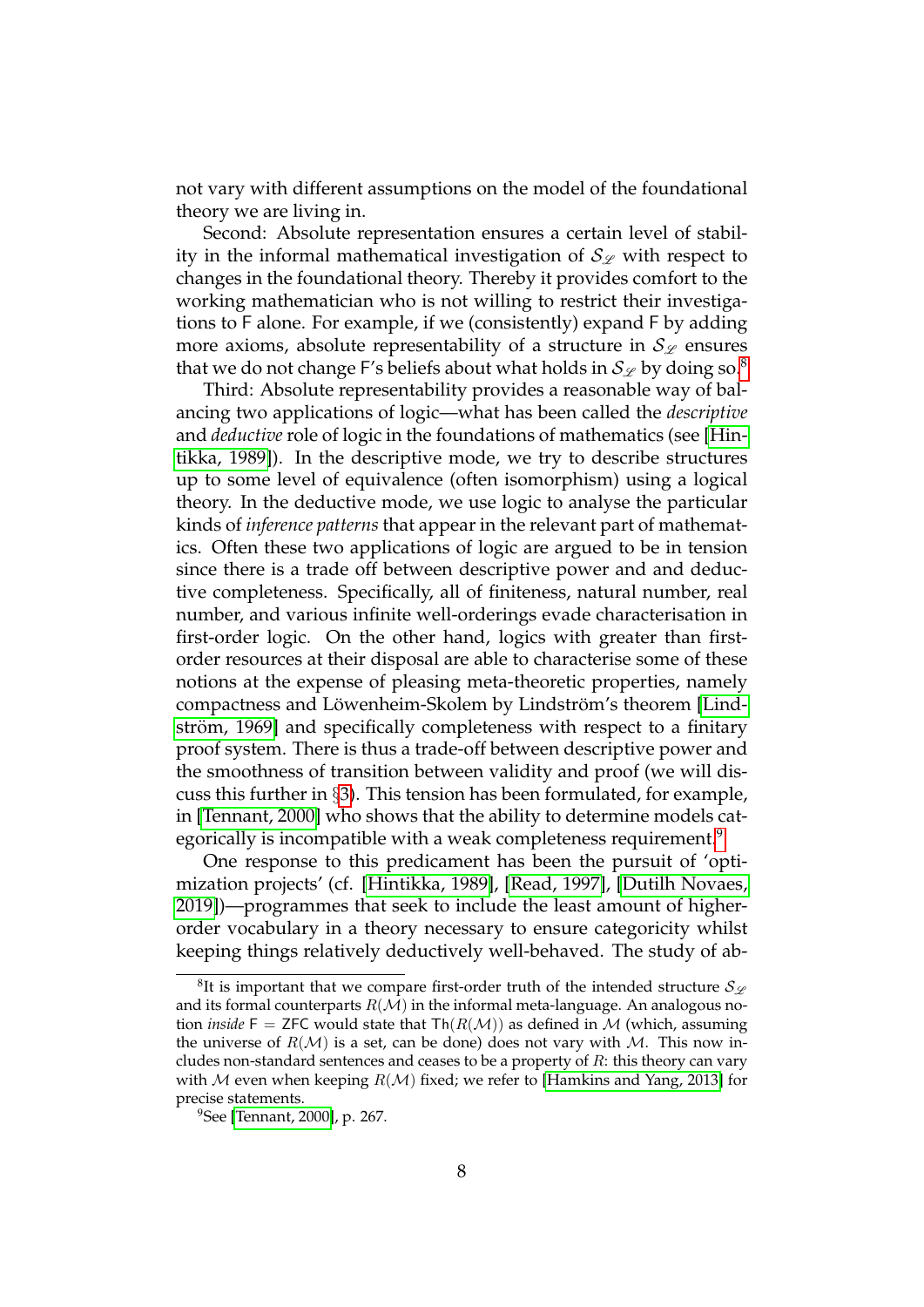solute representability presents an alternative approach to optimisation along a different dimension—rather than trying small increases of higher-order resources to get categoricity whilst retaining some pleasant metatheoretic properties, we stay in first-order logic (and thereby automatically obtain these properties) and weaken the categoricity requirement to soundness and completeness regarding first-order truth.

#### **2 Absolute representability and decidability**

In this section we establish our main claim from the Introduction. We need the following lemma:

<span id="page-8-1"></span>**Lemma 9.** Let R be a representation of an  $\mathscr L$ -structure in F. Then R abso*lutely represents*  $S_{\mathscr{L}}$  *in*  $F$  *if and only if* 

<span id="page-8-0"></span>
$$
\mathsf{Th}(\mathcal{S}_{\mathscr{L}}) = \{ \varphi \mid \mathsf{F} \vdash R(\varphi) \}. \tag{2}
$$

*Proof.* Assume R absolutely represents  $S_{\mathscr{L}}$  in F. To show  $\subseteq$  in [\(2\)](#page-8-0), let  $\varphi \in \mathsf{Th}(\mathcal{S}_{\mathscr{L}})$ . We have to show that F proves  $R(\varphi)$ : let M be a model of F, so  $\varphi \in \text{Th}(R(\mathcal{M})) = \text{Th}(\mathcal{S}_{\mathcal{L}})$  by absolute representation, that is,  $R(\mathcal{M}) \models \varphi$ , so  $\mathcal{M} \models R(\varphi)$  by Lemma [4.](#page-5-1) To show  $\supseteq$  in [\(2\)](#page-8-0) let  $\varphi \notin \text{Th}(\mathcal{S}_{\mathscr{L}})$ . Then  $\neg \varphi \in \text{Th}(\mathcal{S}_{\mathscr{L}})$ , so F proves  $R(\neg \varphi) = \neg R(\varphi)$  by the inclusion just proved. Hence  $\mathsf{F} \not\vdash R(\varphi)$  because F is consistent.

Conversely, assume [\(2\)](#page-8-0) and let  $\mathcal{M} \models$  F. We have to show that  $R(\mathcal{M}) \models \mathsf{Th}(\mathcal{S}_{\mathscr{L}})$ . But, by Lemma [4,](#page-5-1)  $R(\mathcal{M})$  models the right-hand-side of [\(2\)](#page-8-0). П

<span id="page-8-2"></span>**Proposition 10.** If  $S_{\mathscr{L}}$  is absolutely representable in F, then  $\text{Th}(S_{\mathscr{L}})$  is de*cidable.*

*Proof.* Given as input an  $\mathscr L$ -sentence  $\varphi$  compute  $R(\varphi)$  and  $\neg R(\varphi) = R(\neg \varphi)$  and enumerate all consequences of F (which we assumed to be computably enumerable). By Lemma [9,](#page-8-1) exactly one of  $R(\varphi)$  and  $\neg R(\varphi)$  is eventually enumerated, and we accept or reject our input accordingly.  $\Box$ 

In Example [8](#page-6-2) we saw that a particular representation  $R_{\mathbb{N}}^{\mathsf{ZFC}}$  is not an absolute representation. We can now say more:

**Example 11.** The structures  $(\mathbb{N}, +, \times, 0, 1, <)$  and  $(\mathbb{N}, +, \times)$ , being undecidable (see [\[Tarski, 1968\]](#page-16-5)), are not absolutely representable in F.

We now prove a partial converse to the above under an additional assumption on F: Assume there is a representation  $R_{\mathbb{N}}^{\mathsf{F}}$  of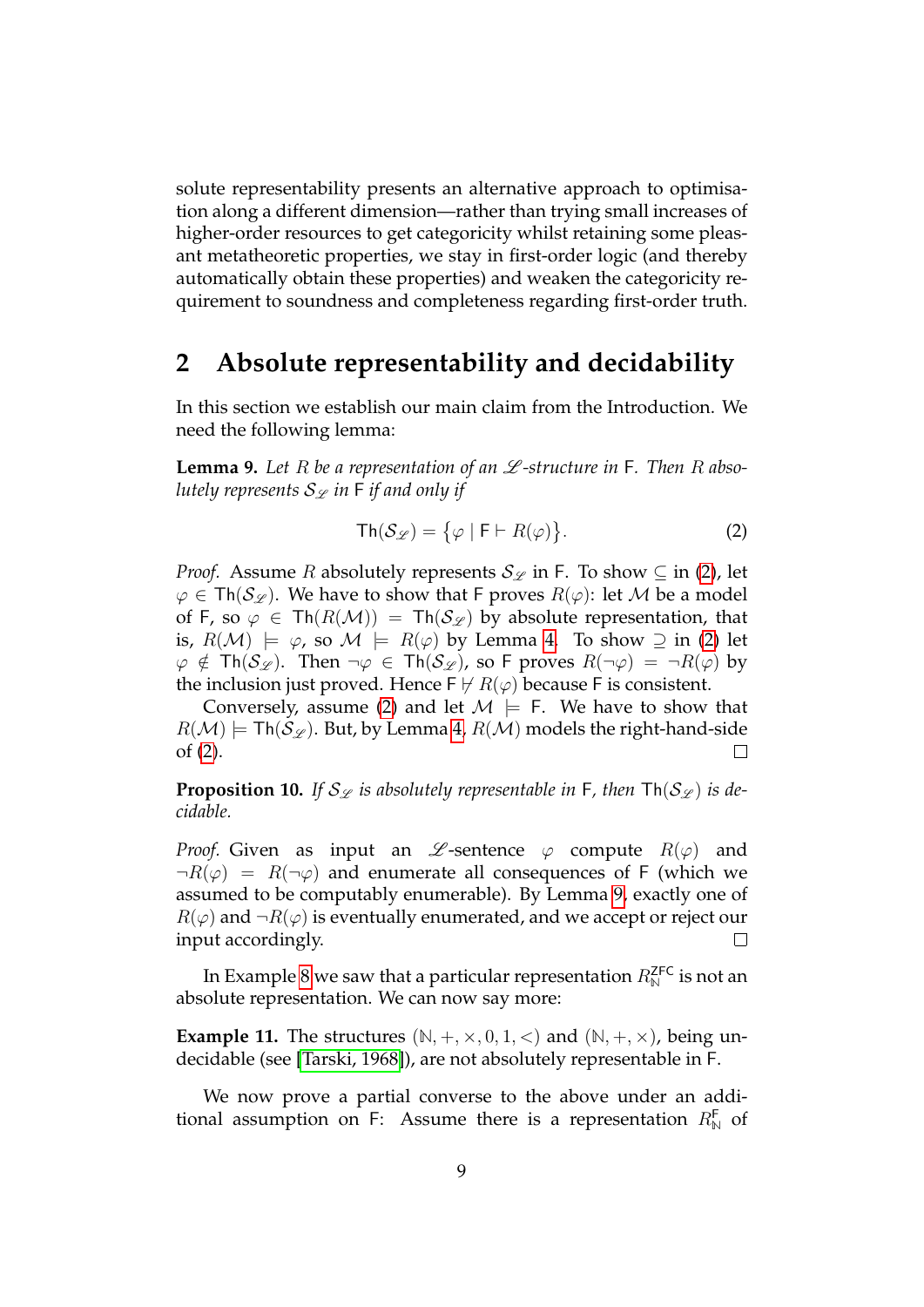$(N, +, \times, 0, 1, <)$  in F such that F proves  $R_N^{\mathsf{F}}(Q)$  where Q is the conjunction of the finitely many axioms of Robinson arithmetic. For any F worth calling a foundational theory, this surely is less than a minimal requirement (and clearly met by ZFC).

Given this assumption, we note the following direct consequence of Lemma [4.](#page-5-1)

<span id="page-9-2"></span>**Lemma 12.** Let  $\varphi$  be an arithmetical sentence such that Q proves  $\varphi$ . Then F *proves*  $R^{\mathsf{F}}_{\mathbb{N}}(\varphi)$ .

*Proof.* Let  $\mathcal{M} \models$  F. Then  $\mathcal{M} \models R_{\mathbb{N}}^{\mathsf{F}}(\mathsf{Q})$ , so  $R_{\mathbb{N}}^{\mathsf{F}}(\mathcal{M}) \models$  Q by Lemma [4,](#page-5-1) so  $R^{\mathsf{F}}_{\mathbb{N}} (\mathcal{M}) \models \varphi$  as  $\mathsf{Q} \vdash \varphi$ , so  $\mathcal{M} \models R^{\mathsf{F}}_{\mathbb{N}}(\varphi)$  by Lemma [4.](#page-5-1)

Let **A** be a Turing machine. It is well-known that there is an arithmetical formula  $\alpha_{\mathbb{A}}(x, y)$  with free variables x, y such that for all  $n, m \in \mathbb{N}$ 

$$
\begin{aligned} \mathbb{A}(n) &= m \implies \mathsf{Q} \vdash \alpha_{\mathbb{A}}(\dot{n}, \dot{m}), \\ \mathbb{A}(n) &\neq m \implies \mathsf{Q} \vdash \neg \alpha_{\mathbb{A}}(\dot{n}, \dot{m}), \end{aligned} \tag{3}
$$

<span id="page-9-1"></span>where  $\dot{n}$  denotes a canonical term for  $n$  (say,  $\dot{0} := 0$ ,  $\dot{1} := 1$ ,  $\dot{2} := \dot{1} + 1$ ,  $\dot{3} := \dot{2} + 1, \ldots$ ).

We now present our notion of what it means for F to "know" a Turing machine deciding Th( $S_{\varphi}$ ). Let  $\lceil \varphi \rceil$  denote the Gödel number of an  $\mathscr L$ -sentence  $\varphi$ .

**Definition 13.** Let R be a representation of an  $\mathscr{L}$ -structure in F and let **A** be a Turing machine. F *pointwise verifies* **A** *with respect to* R if for every  $L$ -sentence  $\varphi$ :

<span id="page-9-0"></span>
$$
\mathsf{F} \vdash (R(\varphi) \leftrightarrow R^{\mathsf{F}}_{\mathbb{N}}(\alpha_{\mathbb{A}}(\ulcorner \varphi \urcorner, 1))). \tag{4}
$$

We should remark here that this definition is rather weak among various reasonable notions for what it means that F "knows" some Turing machine. Note that  $\mathbb{A}$  and the inputs  $\varphi$  are standard (given in the meta-language), and F is asked to provide a proof of correctness "pointwise", i.e., separately for every standard  $\varphi$ . Alternative notions could quantify  $A$  and/or  $\varphi$  inside F. For example, we might require that F proves some sentence expressing "there exists a Turing machine such that for all  $L$ -sentences..." where the witnessing machine might be non-standard but has to work also for nonstandard sentences.

We view Theorem [14](#page-10-0) below as evidence that our notion of knowing a Turing machine is the right one in our context. As its proof shows, F knows in our sense *any* Turing machine deciding the theory of an absolutely representable structure, see Corollary [15.](#page-10-1)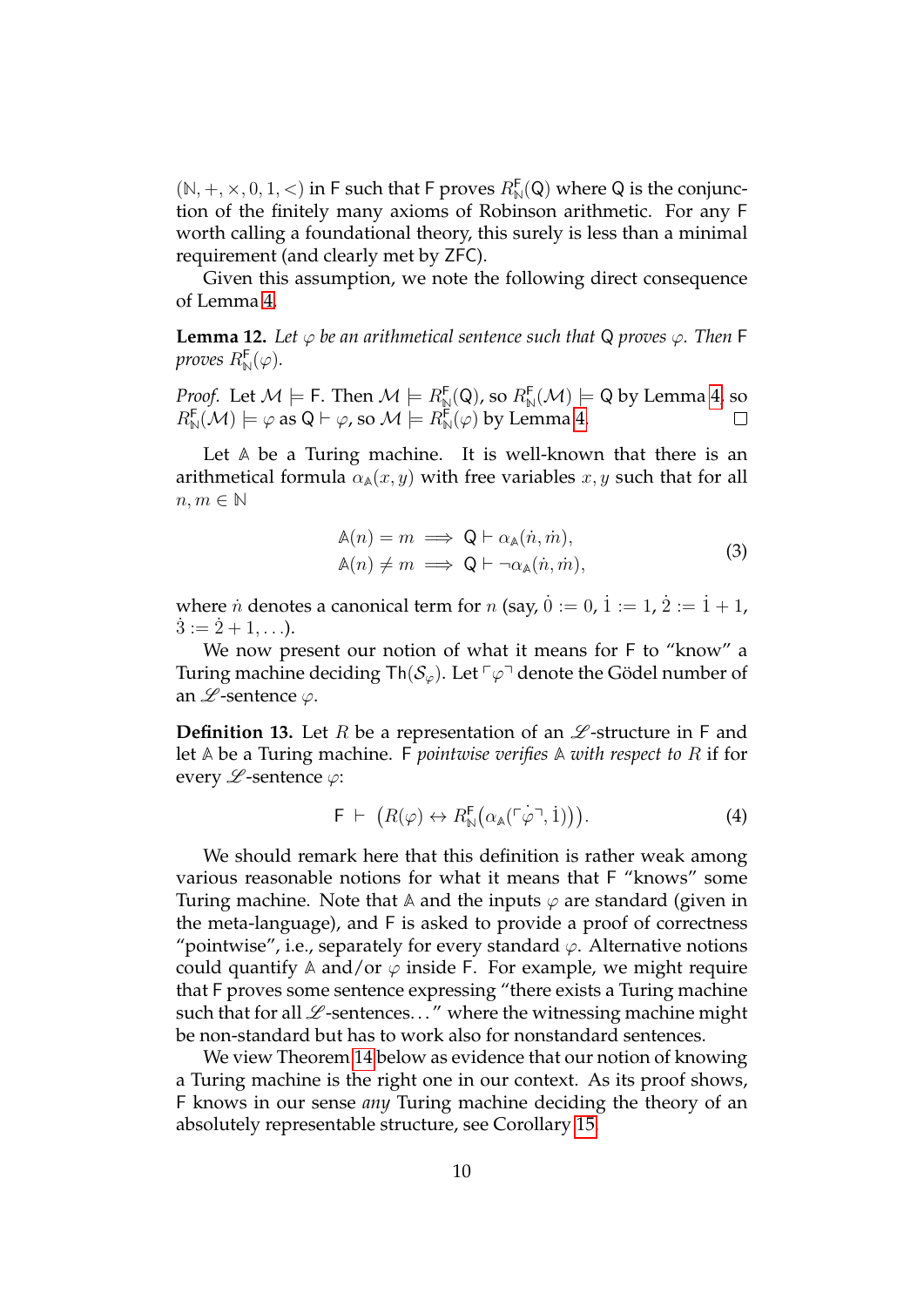Philosophically speaking, we might view this knowability condition as a mere technicality, and regard our result as showing that for all practical purposes absolute representability and decidability are equivalent.

The following establishes our main claim from the Introduction.

<span id="page-10-0"></span>**Theorem 14.** Let R be a representation of an  $\mathscr L$ -structure in F. Then R absolutely represents  $S_{\mathscr{L}}$  *in* F *if and only if there exists a Turing machine* A *deciding*  $\text{Th}(\mathcal{S}_{\mathcal{L}})$  *and* F *pointwise verifies* A *wrt* R.

*Proof.* For the forward direction, assume R absolutely represents  $\mathcal{S}_{\mathscr{L}}$ in F. By Proposition [10,](#page-8-2) there is a Turing machine A deciding  $\text{Th}(\mathcal{S}_{\mathcal{L}})$ . We claim that F pointwise verifies  $\triangle$  wrt R. Let  $\varphi$  be an  $\mathscr{L}$ -sentence. We show  $(4)$  by distinguishing cases.

- Case  $\varphi \in \text{Th}(\mathcal{S}_{\mathscr{L}})$ . Then  $\mathbb{A}(\lceil \varphi \rceil) = 1$  as  $\mathbb{A}$  decides  $\text{Th}(\mathcal{S}_{\mathscr{L}})$ , so  $Q \vdash \alpha_{\mathbb{A}}(\lceil \varphi \rceil, 1)$  by [\(3\)](#page-9-1), so  $\mathsf{F} \vdash R_{\mathbb{N}}^{\mathsf{F}}(\alpha_{\mathbb{A}}(\lceil \varphi \rceil, 1))$  by Lemma [12.](#page-9-2) But  $F \vdash R(\varphi)$  by [\(2\)](#page-8-0) of Lemma [9.](#page-8-1) Hence F proves both sides of the equivalence in [\(4\)](#page-9-0).
- Case  $\varphi$  ∉ Th(S<sub>L</sub>). Then A( $\lceil \varphi \rceil$ ) ≠ 1 as A decides Th(S<sub>L</sub>),  $\text{so } Q \mapsto \neg \alpha_{\mathbb{A}}(\ulcorner \varphi \urcorner, 1) \text{ by } (3)$  $\text{so } Q \mapsto \neg \alpha_{\mathbb{A}}(\ulcorner \varphi \urcorner, 1) \text{ by } (3)$ , so F proves  $R^{\mathsf{F}}_{\mathbb{N}}(\neg \alpha_{\mathbb{A}}(\ulcorner \varphi \urcorner, 1))$ by Lemma [12.](#page-9-2) This sentence equals  $\neg R_{\mathbb{N}}^{\mathsf{F}}(\alpha_{\mathbb{A}}(\vec{r}\varphi^{\mathsf{T}},1)).$  But  $\neg \varphi \in \text{Th}(\mathcal{S}_{\mathscr{L}})$ , so  $F \vdash \neg R(\varphi)$  using [\(2\)](#page-8-0) and  $R(\neg \varphi) = \neg R(\varphi)$ . Hence F refutes both sides of the equivalence in [\(4\)](#page-9-0).

For the converse direction, assume A decides  $\text{Th}(\mathcal{S}_{\mathcal{L}})$  and F pointwise verifies  $\mathbb A$  wrt  $R$ . We verify [\(2\)](#page-8-0) of Lemma [9.](#page-8-1)

For  $\subseteq$ , let  $\varphi \in \text{Th}(\mathcal{S}_{\mathscr{L}})$ . As A decides  $\text{Th}(\mathcal{S}_{\mathscr{L}})$ , we have  $\mathbb{A}(\ulcorner \varphi \urcorner) = 1$ , so Q  $\vdash$   $\alpha_{\mathbb{A}}(\ulcorner \varphi \urcorner, 1)$  by [\(3\)](#page-9-1), so F  $\vdash$   $R^{\mathsf{F}}_{\mathbb{N}}(\alpha_{\mathbb{A}}(\ulcorner \varphi \urcorner, 1))$  by Lemma [12,](#page-9-2) so  $F \vdash R(\varphi)$  by [\(4\)](#page-9-0).

For  $\supseteq$ , let  $\varphi \notin \text{Th}(\mathcal{S}_{\mathscr{L}})$ . Then  $\neg \varphi \in \text{Th}(\mathcal{S}_{\mathscr{L}})$ , so F proves  $R(\neg \varphi) = \neg R(\varphi)$  by the above. Then  $F \nvdash R(\varphi)$  as F is consistent.  $\Box$ 

The proof shows:

<span id="page-10-1"></span>**Corollary 15.** Let R be a representation of an  $\mathscr L$ -structure in F and let  $\mathbb A$  be *a* Turing machine. If R absolutely represents  $S_{\mathscr{L}}$  in F and A decides  $\text{Th}(S_{\mathscr{L}})$ , *then* F *pointwise verifies* **A** *wrt* R*.*

Concerning our example structures we get:

**Example 16.** The structures  $(N, +), (N, \times), (R, +, \times, 0, 1, <)$  and  $(\mathbb{C}, +, \times, 0, 1)$  have decidable theories [\[Presburger and Jabcquette,](#page-16-6) [1991,](#page-16-6) [Mostowski, 1952,](#page-16-7) [Tarski, 1998\]](#page-16-8), and ZFC pointwise verifies their decision machines with respect to their standard representations. Hence, these structures are absolutely representable in ZFC.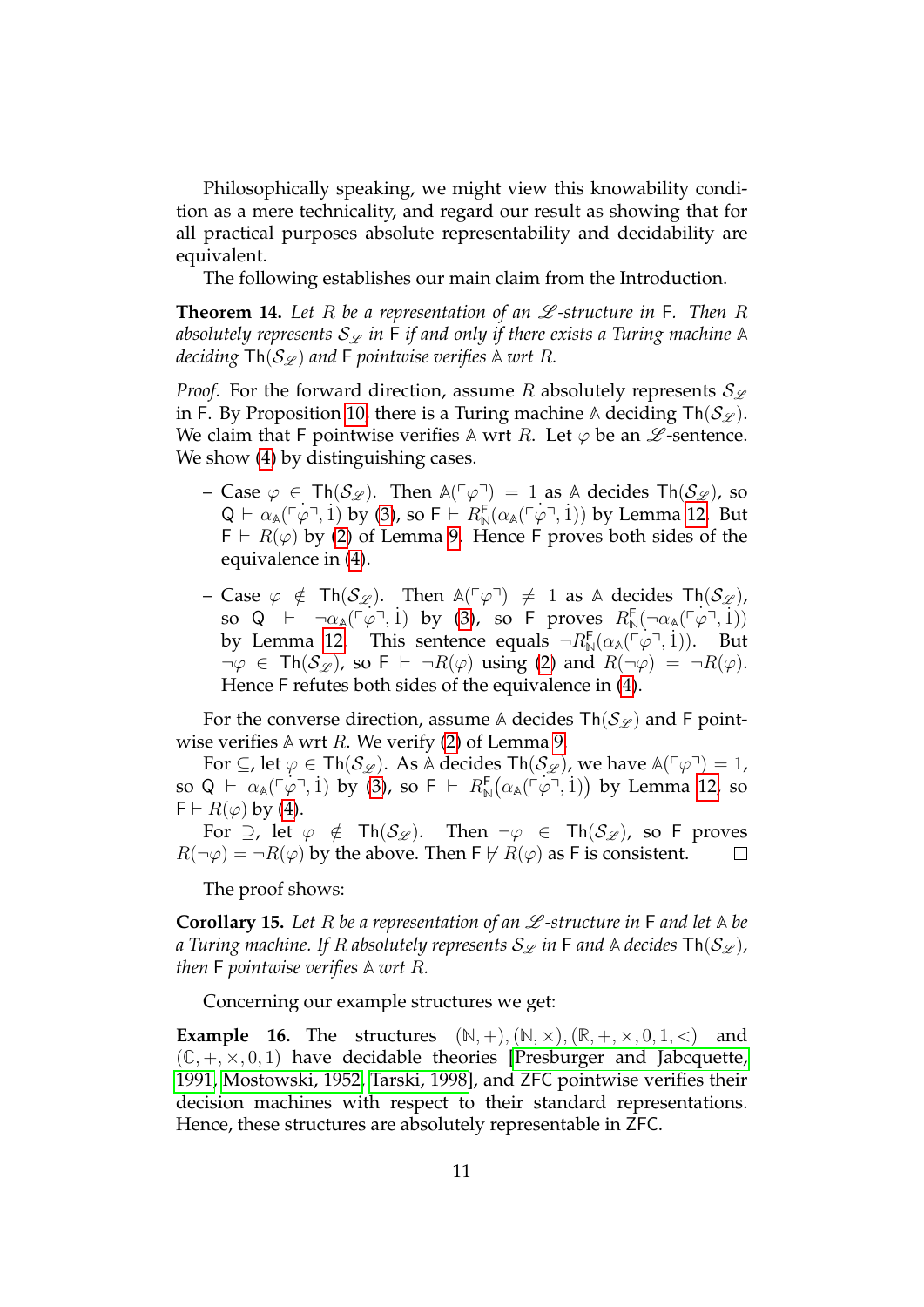#### <span id="page-11-0"></span>**3 Applications to foundational debates**

We have seen thus far that an intended structure is absolutely representable in a first-order foundational theory F if and only if its (firstorder) theory is decidable and F knows some decision procedure for it. In this section we'll discuss applications of this observation to the debate between proponents of first-order versus higher-order foundations.

**Delineating trade-offs.** An important debate in the philosophy of logic and mathematics is whether foundations should be conducted in first-order or higher-order logic (or, if one is more tolerant in outlook, which logic is suited for what purposes). Throughout this paper, we have explicitly restricted our attention to first-order theories—both with respect to the foundational theory F under consideration and the theory of informal mathematics that we are trying to formalise in F. Many authors argue that our foundational theory should contain expressive resources greater than first-order, since many notions cannot be characterised up to isomorphism in first-order logic.<sup>[10](#page-11-1)</sup> As noted in §1, all of finiteness, natural number, real number, and various infinite well-orderings evade characterisation in first-order logic whilst logics with greater than first-order resources are able to characterise more at the expense of pleasing meta-theoretic properties, especially compactness, Löwenheim-Skolem, and completeness with respect to a finitary proof system. Our results inform this trade-off by providing bounds on when a first-order foundational theory can capture truth in an intended structure. Whilst it is clearly true that for an infinite structure  $\mathcal{S}_{\mathscr{L}}$ , asking for isomorphic representation of  $\mathcal{S}_{\mathscr{L}}$  is too much, nonetheless our results show that there are precise conditions on which a firstorder theory can be omniscient concerning truth in  $\mathcal{S}_{\varphi}$ . This shows that for a certain class of infinite structures, even first-order logic can have a good deal of traction (structurally speaking), in contrast to the view that only finite structures can be well-treated in first-order logic. Moreover, we obtain this traction precisely when the theory is decidable and F knows some decision procedure for it. We now discuss some payoffs of these observations for debates concerning the roles of first-order and higher-order logics.

**Technical correlates of epistemic arguments.** Our main result provides a technical correlate of a kind of epistemic argument one can

<span id="page-11-1"></span> $10$ This is argued in various places, but [\[Shapiro, 1991\]](#page-16-2) is one of the strongest advocates of the use of higher-order resources for certain purposes in foundations.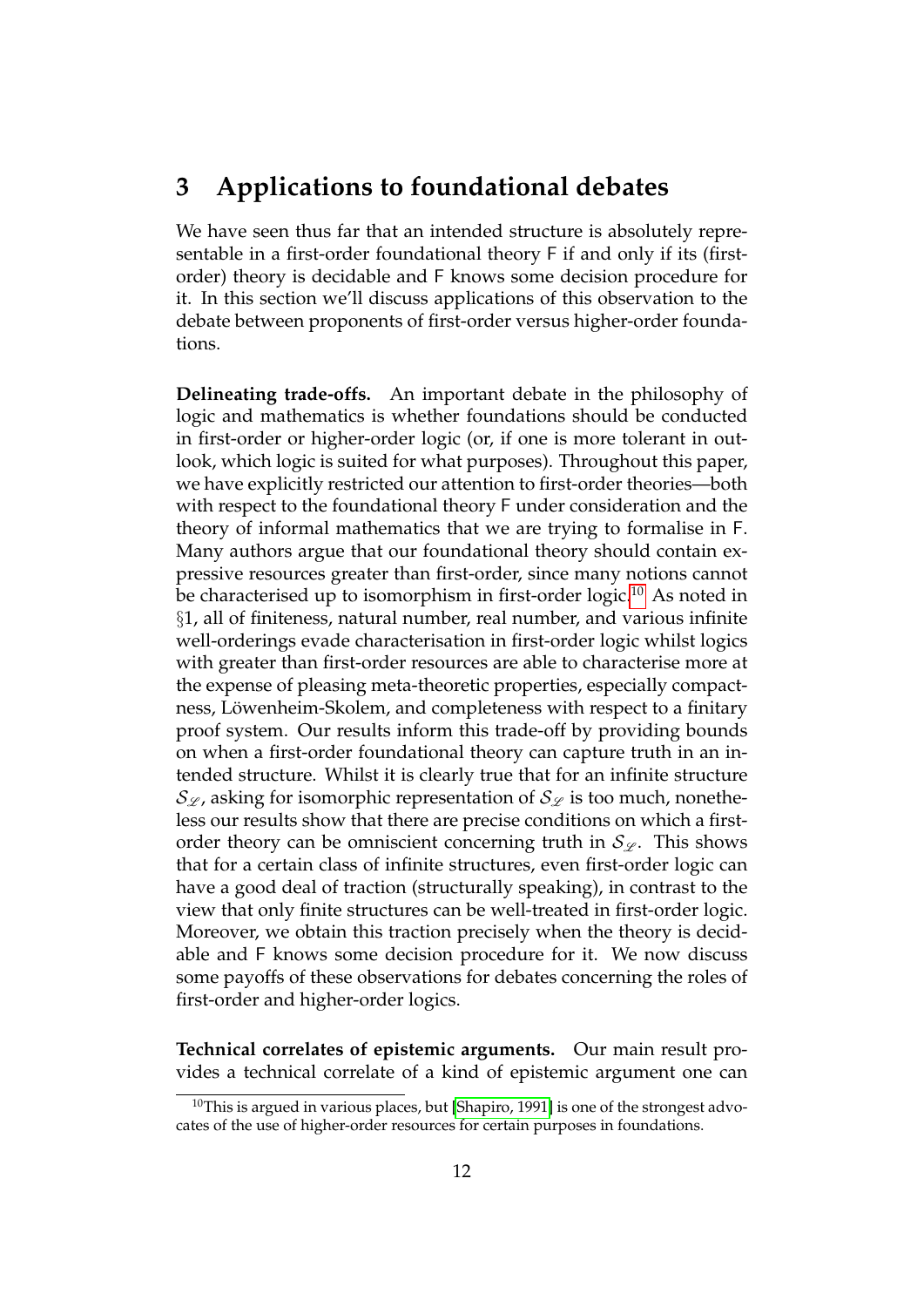find in the literature. [\[Read, 1997\]](#page-16-4) puts forward the following epistemic objection to the use of higher-order logic (albeit in order to reject it later):

Without deductive completeness, knowledge of any mathematical treatment—indeed of any theory—would be impossible. Only through completeness can claims be tested and verified. If someone is challenged concerning a claim made as part of a complete theory, production of a proof can settle the matter – where 'proof' is understood as in first-order logic, as a decidable property, so that any putative proof can be checked for correctness. If the theory was not complete, one might claim that a thesis of it was true but not provable. How could such a claim be checked and supported or refuted? ([\[Read, 1997\]](#page-16-4), p. 88)

Of course, as Read notes, the objection is not sound since it appears to motivate decidability as the operative property rather than completeness:

Even in pure first-order logic, completeness guarantees only semi-decidability—that we can find a proof if there is one. It does not yield a corresponding effective method of refutation. The argument for the epistemological need for completeness in fact suggests that decidability is really the desired property; but that feature, though dreamed of, perhaps, by Leibniz and Wittgenstein, was denied us even for first-order consequence in the aftermath of Gödel's incompleteness theorem. ([\[Read, 1997\]](#page-16-4), p. 88)

Our results show that, from the point of view of an appropriate F there is a technical manifestation of this argument put forward for consideration in [\[Read, 1997\]](#page-16-4). As it turns out (from the point of view of F) we have traction on truth in a structure  $\mathcal{S}_{\mathscr{L}}$  exactly when F knows a Turing machine witnessing the decidability of the theory of  $\mathcal{S}_{\mathscr{L}}$ . Thus, if one (controversially) wishes to maintain that the decidability criterion is the important one for epistemic tractability, one obtains a good match between truth in a structure and satisfaction of this epistemic criterion for those structures with decidable theories, and poor epistemic traction on truth when the theory of  $\mathcal{S}_{\mathscr{L}}$  is undecidable.

**Limitations of first-order foundations.** On the other side of the coin, we have shown that a foundation which is both first-order and computably enumerable has limits in absolutely representing theories.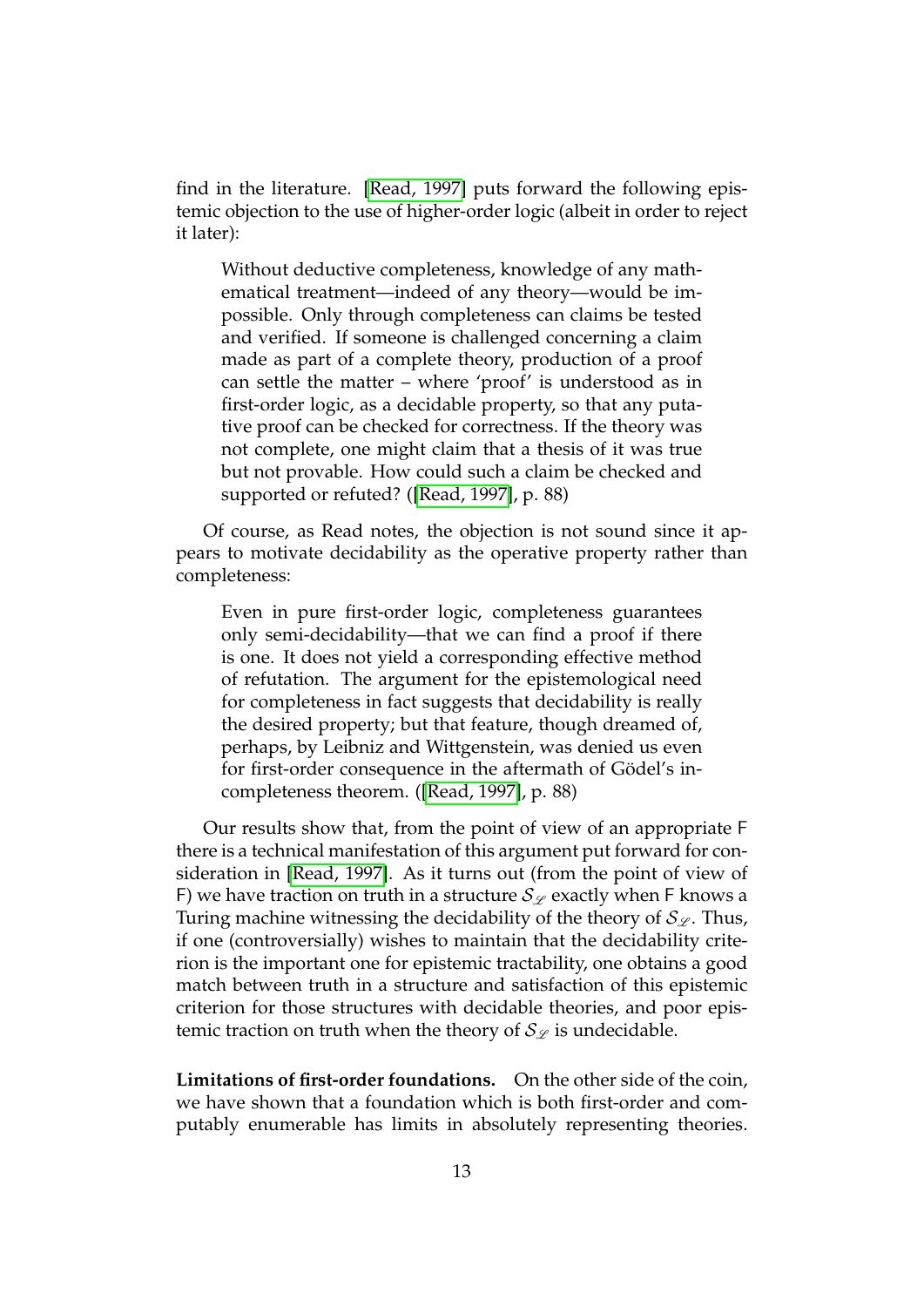The meta-theoretic advantages given by compactness, Löwenheim-Skolem, and completeness have their price. Not only will any firstorder foundational theory F fail to determine the cardinality of an intended infinite structure  $\mathcal{S}_{\mathscr{L}}$ , but if the theory of  $\mathcal{S}_{\mathscr{L}}$  is undecidable F loses traction on truth in  $S_{\mathscr{L}}$  too. Authors such as [\[Tennant, 2000\]](#page-16-3) show that weak completeness requirements on a theory are incompatible with the categorial representability of a structure in that theory. We have shown further that if we want traction on truth in intended structures with undecidable theories, we will *need* higher-order resources.[11](#page-13-0) This in turn shows that if we want to use some foundational theory to provide a *generous arena* and *shared standard* (in [\[Maddy, 2019\]](#page-15-0)'s sense) accuracy concerning truth for structures with undecidable theories requires non-first-order resources.

**Implications for optimization projects.** The previous observations have implications for so-called 'optimization projects'. In §1 we noted that various authors (e.g. [\[Hintikka, 1989\]](#page-15-3), [\[Read, 1997\]](#page-16-4), [\[Dutilh No](#page-15-5)[vaes, 2019\]](#page-15-5)) consider the idea of trying to find the 'mildest' strengthenings of first-order logic in order to be able to capture certain structures up to isomorphism whilst retaining many desirable meta-theoretic properties. We suggested absolute representability as a different approach to optimisation, instead of increasing the strength of the logic to obtain categoricity, we weaken the level of accuracy concerning structural description required and coarsen the similarity relation to elementary equivalence. Our results indicate that this optimisation project can be successful for precisely those structures which have decidable theories, but a different approach is needed for structures with undecidable ones.

#### **4 Conclusion**

Recall, we asked for a representation R such that  $\mathcal{S}_{\mathscr{L}}$  and  $R(\mathcal{M})$  are similar for all models  $M$  of F. Taking similarity as elementary equivalence, we saw that this requires that  $\text{Th}(\mathcal{S}_{\mathcal{L}})$  be decidable. We have analysed some implications for studying intended structures via absolute representability. If  $\text{Th}(\mathcal{S}_{\mathscr{L}})$  is not decidable, however, it is natural to ask for weaker notions of representability.

There are many possibilities and we briefly discuss one of them, namely the one obtained by weakening the equality in [\(2\)](#page-8-0) of Lemma [9](#page-8-1)

<span id="page-13-0"></span> $11$ This observation coheres well with suggestions of [\[Shapiro, 1991\]](#page-16-2) and [Väänänen, 2001].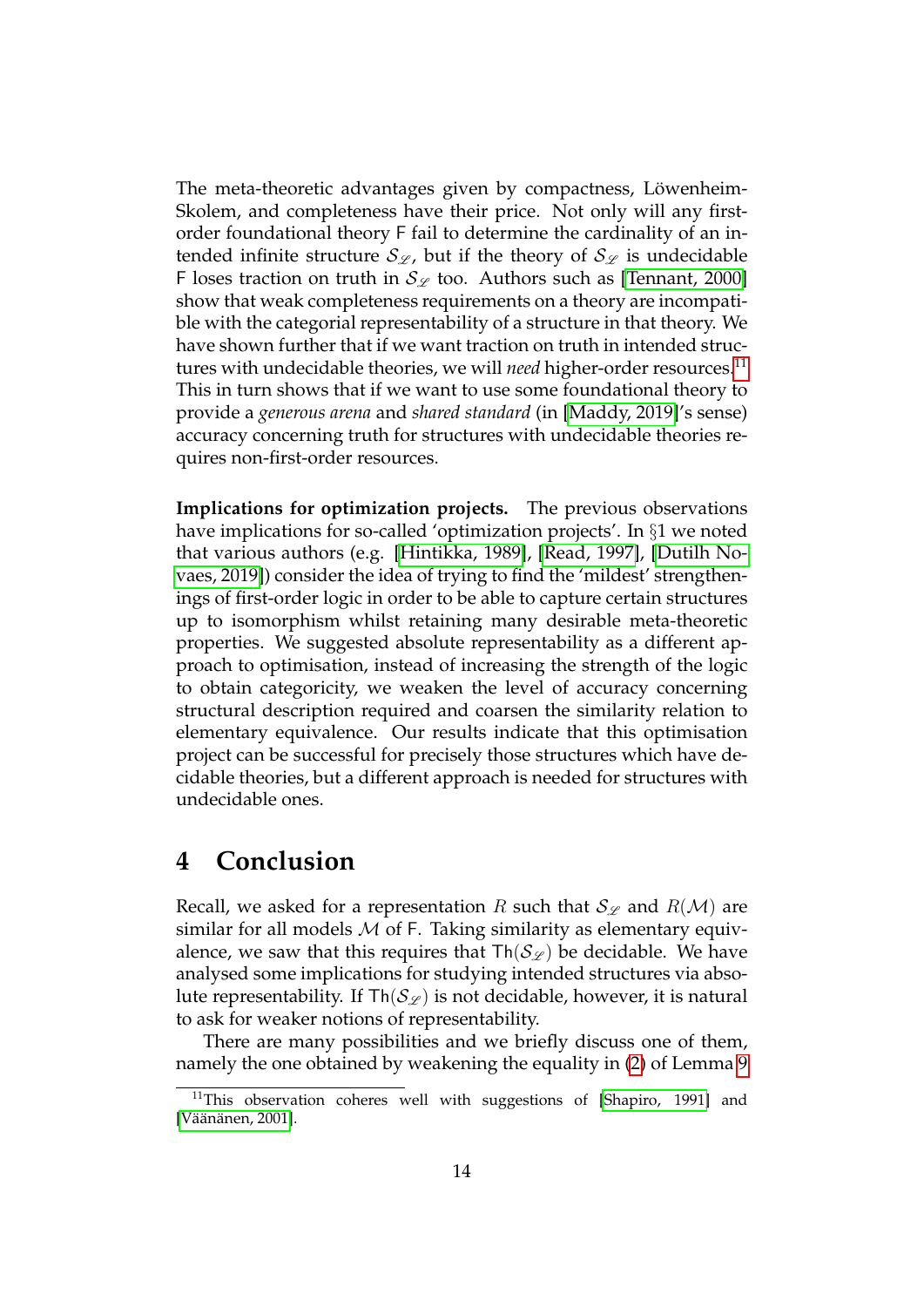to an inclusion: call R a *sound representation of*  $\mathcal{S}_{\mathscr{L}}$  *in* F if

<span id="page-14-0"></span>
$$
\{\varphi \mid \mathsf{F} \vdash R(\varphi)\} \subseteq \mathsf{Th}(\mathcal{S}_{\mathscr{L}}). \tag{5}
$$

Roughly said, F proves only true first-order sentences about  $\mathcal{S}_{\mathscr{L}}$ . Clearly, the working mathematician studying  $\mathcal{S}_{\mathscr{L}}$  would reject any foundational theory not providing such a representation.

**Proposition 17.** Let  $R$  be a representation of  $L$ -structures in  $F$ . Then  $R$  is *a* sound representation of  $S_{\mathscr{L}}$  in F if and only if there exists a model M of F *such that*  $R(\mathcal{M})$  *is elementarily equivalent to*  $\mathcal{S}_{\mathscr{L}}$ *.* 

*Proof.* Assume [\(5\)](#page-14-0) holds. It suffices to show that the theory

$$
\mathsf{F} \cup \big\{ R(\varphi) \mid \varphi \in \mathsf{Th}(\mathcal{S}_{\mathscr{L}}) \big\}
$$

is consistent. Indeed, a model  $M$  of this theory has the property that  $R(\mathcal{M}) \models \varphi$  for all  $\varphi \in \mathsf{Th}(\mathcal{S}_{\mathscr{L}})$  by Lemma [4,](#page-5-1) so  $R(\mathcal{M})$  and  $\mathcal{S}_{\mathscr{L}}$  are elementarily equivalent. The claimed consistency follows from compactness: if the theory above is inconsistent, then there are finitely many  $\varphi_1, \ldots, \varphi_k \in \mathsf{Th}(\mathcal{S}_{\mathscr{L}})$  such that F refutes  $R(\varphi_1) \wedge \ldots \wedge R(\varphi_k) = R(\psi)$  for  $\psi := \varphi_1 \wedge \ldots \wedge \varphi_k$  (see Remark [5\)](#page-5-2); as F proves  $\neg R(\psi) = R(\neg \psi)$  and  $\neg \psi \notin \mathsf{Th}(\mathcal{S}_{\mathscr{L}})$ , this contradicts [\(5\)](#page-14-0).

Conversely, if [\(5\)](#page-14-0) fails, then there exists  $\varphi \notin Th(\mathcal{S}_{\varphi})$  such that F proves  $R(\varphi)$ . By Lemma [4,](#page-5-1)  $R(\mathcal{M}) \models \varphi$  for every model M of F while  $\mathcal{S}_{\mathscr{L}}\not\models \varphi$ , so  $R(\mathcal{M})$  and  $\mathcal{S}_{\mathscr{L}}$  are not elementarily equivalent.  $\Box$ 

Thus, asking for a sound representation is asking for a special model M of F, namely one such that  $R(\mathcal{M})$  and  $\mathcal{S}_{\mathcal{L}}$  are elementarily equivalent. This makes sense also for other notions of similarity, and in particular for isomorphism. For example, in the case of  $(N, +, \times, 0, 1, <)$  the latter asks F to have an  $\omega$ -model. It is thus philosophically justified to ask F to be more than just consistent, namely to ask for the existence of some model M of F such that  $R(\mathcal{M})$  and  $\mathcal{S}_{\mathcal{L}}$ are similar in some or anoher sense for various intended structures  ${\cal S}_{\varphi}$ . But it is unclear how much one should or can ask for.

Another way to weaken the notion of representability, in order to make it apply to structures with undecidable theories, is to consider only "intended" models M of F, or an expansion thereof formulated using greater than first-order resources.<sup>[12](#page-14-1)</sup> For example, restricting  $M$ to transitive standard models of  $F = ZFC$  makes  $R_N^{ZFC}$  an isomorphic

<span id="page-14-1"></span> $12A$  strategy along these lines is considered by [Väänänen, 2001] who suggests that we work with *urlogic*—our underlying logic that, in a manner somewhat reminiscent of Frege, carries its intended meaning with it.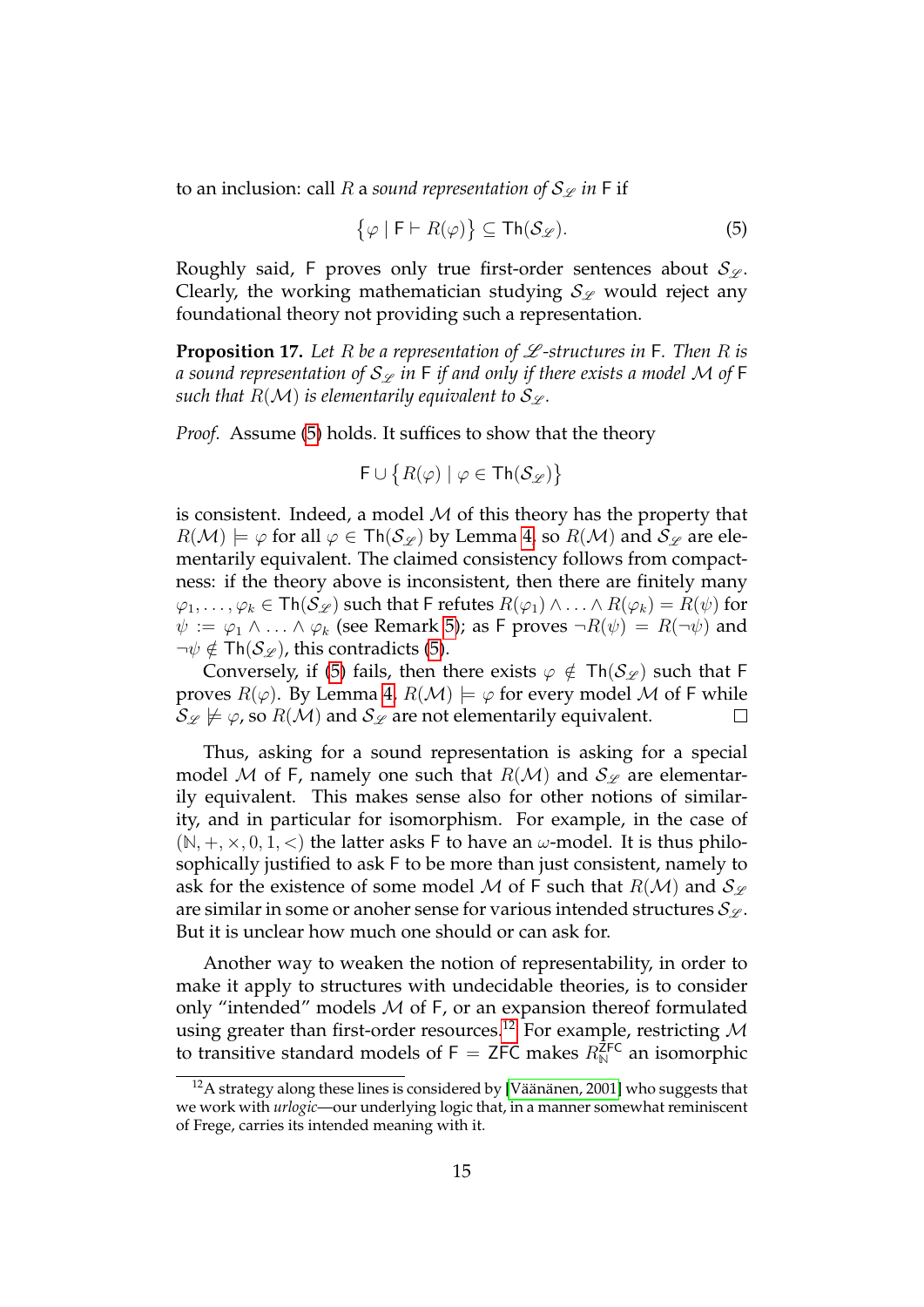representation of  $(N, +, \times, 0, 1, <)$ ; on the other hand,  $(R, +, \times, 0, 1, <)$ is absolutely but *not* isomorphically representable. By contrast, if we instead formulate ZFC in quasi-weak second-order logic (where second-order variables are stipulated to range over *countable*relations),  $(R, +, \times, 0, 1, <)$  becomes *isomorphically* representable. We suggest that various "semantic" extensions of F can, in principle, be philosophically assessed by their capability to represent intended structures with respect to one or another notion of similarity.<sup>[13](#page-15-6)</sup> This project, while worthwhile, is very broad, and so we leave the study of such similarity relations in semantic extensions as an open problem.

#### **References**

- <span id="page-15-7"></span>[Barton, F] Barton, N. (F). Structural relativity and informal rigour. In Boscolo, S., Ternullo, C., , and Oliveri, G., editors, *Objects, Structures, and Logics: FilMat Studies in the Philosophy of Mathematics*, Boston Studies in the Philosophy and History of Science. Springer. Forthcoming.
- <span id="page-15-5"></span>[Dutilh Novaes, 2019] Dutilh Novaes, C. (2019). Axiomatizations of arithmetic and the first-order/second-order divide. *Synthese*, 196(7):2583–2597.
- <span id="page-15-1"></span>[Ebbinghaus et al., 1996] Ebbinghaus, H.-D., Flum, J., and Thomas, W. (1996). *Einführung in die Mathematische Logik*. Spektrum Akademischer Verlag, Heidelberg, Berlin. 4. Auflage.
- <span id="page-15-2"></span>[Hamkins and Yang, 2013] Hamkins, J. D. and Yang, R. (2013). Satisfaction is not absolute. arXiv:1312.0670v1 [math.LO].
- <span id="page-15-3"></span>[Hintikka, 1989] Hintikka, J. (1989). Is there completeness in mathematics after Gödel? *Philosophical Topics*, 17(2):69–90.
- <span id="page-15-8"></span>[Kennedy et al., S] Kennedy, J., Magidor, M., and Väänänen, J. (S). Inner models from extended logics: Part 1. Manuscript under review.
- <span id="page-15-4"></span>[Lindström, 1969] Lindström, P. (1969). On extensions of elementary logic. *Theoria*, 35(1):1–11.
- <span id="page-15-0"></span>[Maddy, 2019] Maddy, P. (2019). What do we want a foundation to do? In Centrone, S., Kant, D., and Sarikaya, D., editors, *Reflections on the Foundations of Mathematics: Univalent Foundations, Set Theory and*

<span id="page-15-6"></span><sup>&</sup>lt;sup>13</sup>Some semantic extensions of ZFC, and what is isomorphically representable therein, are considered in [\[Shapiro, 2001\]](#page-16-10), [\[Barton, F\]](#page-15-7), and [\[Kennedy et al., S\]](#page-15-8).